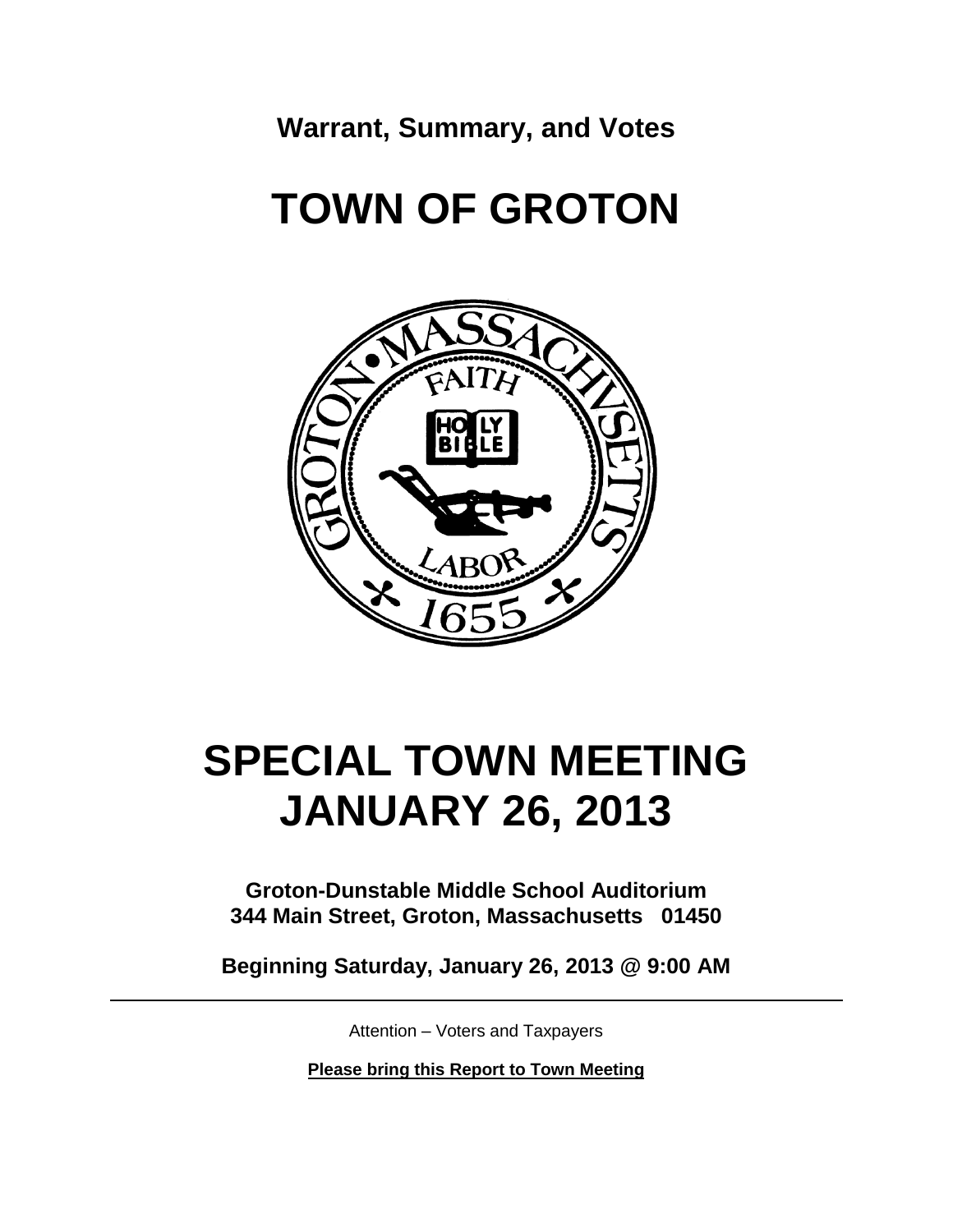# **SPECIAL TOWN MEETING January 26, 2013**

**Town Moderator:** Town Clerk:

#### **Board of Selectmen: Finance Committee:**

Stuart M. Shulman, Chairman **Jay M. Prager, Chairman** Peter S. Cunningham., Vice-Chairman Joseph Crowley Jack G. Petropoulos, Clerk Gary Green Joshua A. Degen, Member **Peter J. DiFranco**<br>Anna Eliot. Member **Peter J. DiFranco**<br>Michael F. Flynn Anna Eliot, Member

Mark W. Haddad Patrice Garvin, Executive Assistant

Jason Kauppi **Michael F. Bouchard** 

Steven Webber, Vice Chairman **Town Manager:** Town Manager: **Robert Hargraves** 

**Proceedings:**

**The meeting was called to order at 9:15 AM on January 26, 2013. Moderator Jason Kauppi presided.**

**This being a Special Town Meeting, a quorum of 155 registered voters was needed. At 9:15 AM, 281 registered voters were in attendance. . (Ed. Note: At 10:00 am, 398 voters were in attendance.)**

**Mr. Peter D. Braudis led the Pledge of Allegiance.** 

**It was proclaimed that January 26, 2013 would be Tessa David Recycling Day in honor of a recent Mass Recycler of the Year Award. Congratulations!**

**It was determined that the warrant was duly posted. The reading of the warrant was waived by unanimous vote.**

Middlesex, ss. Commonwealth of Massachusetts To any Constable in the Town of Groton

Greetings:

In the name of the Commonwealth of Massachusetts, you are hereby required to notify and warn said inhabitants of the Town of Groton qualified to vote on Town affairs to assemble in the Groton-Dunstable Middle School Auditorium in said Town on Saturday, the twenty-sixth day of January, 2013 at Nine O'Clock in the morning, to consider the following:

#### *ARTICLE 1: HERBICIDE TREATMENT FOR LOST LAKE/KNOPS POND*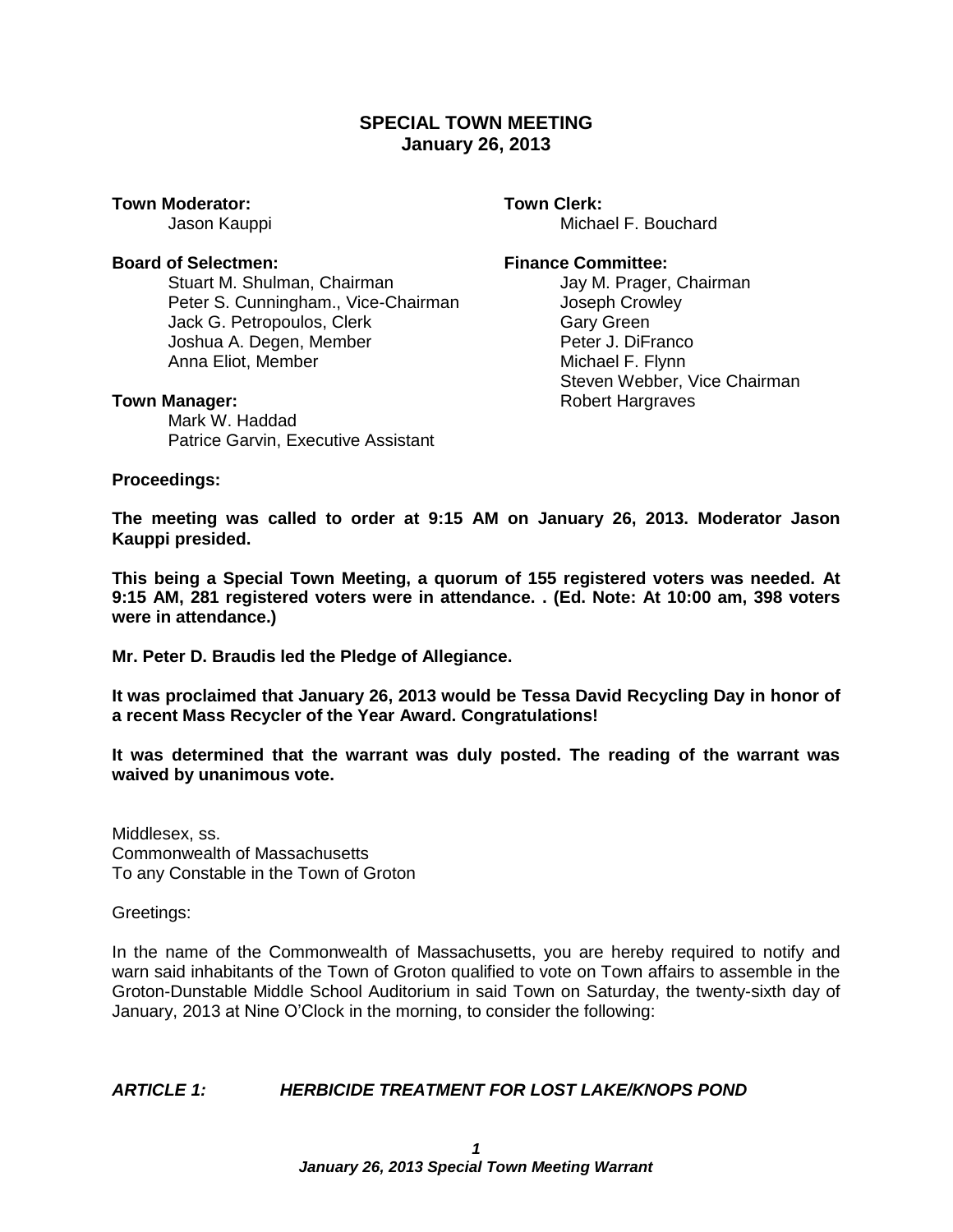To see if the Town will vote to raise and appropriate, transfer from available funds and/or borrow a sum or sums of money, to be expended by the Town Manager, for the herbicide treatment of weeds at Lost Lake/Knops Pond, and all costs associated and related thereto, or to take any other action relative thereto.

## *BOARD OF SELECTMEN*

#### **Board of Selectmen:** *Recommended Unanimously* **Finance Committee:** *Recommended Unanimously*

**Summary:** *Over the last eight years, Lost Lake/Knops Pond has become choked with nonnative invasive weeds. Mechanical harvesting was allowed, but this form of control only exacerbated the spread of the invasive weeds because the fragments that it creates root themselves. In 2011, it was determined that about 64% of the surface area of Lost Lake/Knops Pond was covered by these invasives. In 2012, with no winter kill by ice, the coverage rose dramatically and now almost 100% of the shoreline is filled with invasive weeds making it virtually impossible as well as very dangerous to engage in recreational use of the Lake. After about twenty five years of trying alternative solutions to eradicate the invasive weeds, it was determined that the only effective treatment for this massive infestation is with the herbicide Sonar, used successfully in a primary water resource such as Spectacle Pond in Littleton, and the Neponset Reservoir in Foxborough, with no detectable herbicide found in any of the wells tested. Sonar has been approved by the EPA and the Commonwealth of Massachusetts since 1986 for use in potable water sources. The herbicidal treatment together with a resource management plan and a program to control re-infestation at the public boat launch will help restore the lake to a safe and usable state. The purpose of this article is to appropriate the necessary funding for this treatment, which based on bid results is \$95,000.*

# **Mover: Joshua Degen**

**MOTION:** I move that the Town vote to transfer the sum of \$95,000 from the Excess and Deficiency Fund (Free Cash), to be expended by the Town Manager, for the herbicide treatment of weeds at Lost Lake/Knops Pond, and all costs associated and related thereto.

## **Moved and Seconded Quantum of Town Meeting Vote: Majority**

Summary of Discussion Points:

- Board of Selectmen, Finance Committee, Board of Health, Planning Board, Groton Lakes Association, Great Ponds Advisory Committee, and Conservation Commission support this article.
- Mr. Degen: The RFP was for a treatment called Sonar. Sonar does not kill fish or noninvasives. It is important to treat the lake early in the season. The treatment schedule includes a "full" treatment this year, and spot treatments as needed based upon monitoring.
- Mr. Danos (Groton resident, General Manager Littleton Light and Water): Sonar treatment has been successfully used in Littleton for 12 years. Included in the treatment sites is Spectacle Pond which is a 1 million gallon per day public water supply. Sampling has not detected samples of Sonar in the water supply or in private wells.
- Mr. Auman, Conservation Commission: has approved the plan and issued an order of conditions.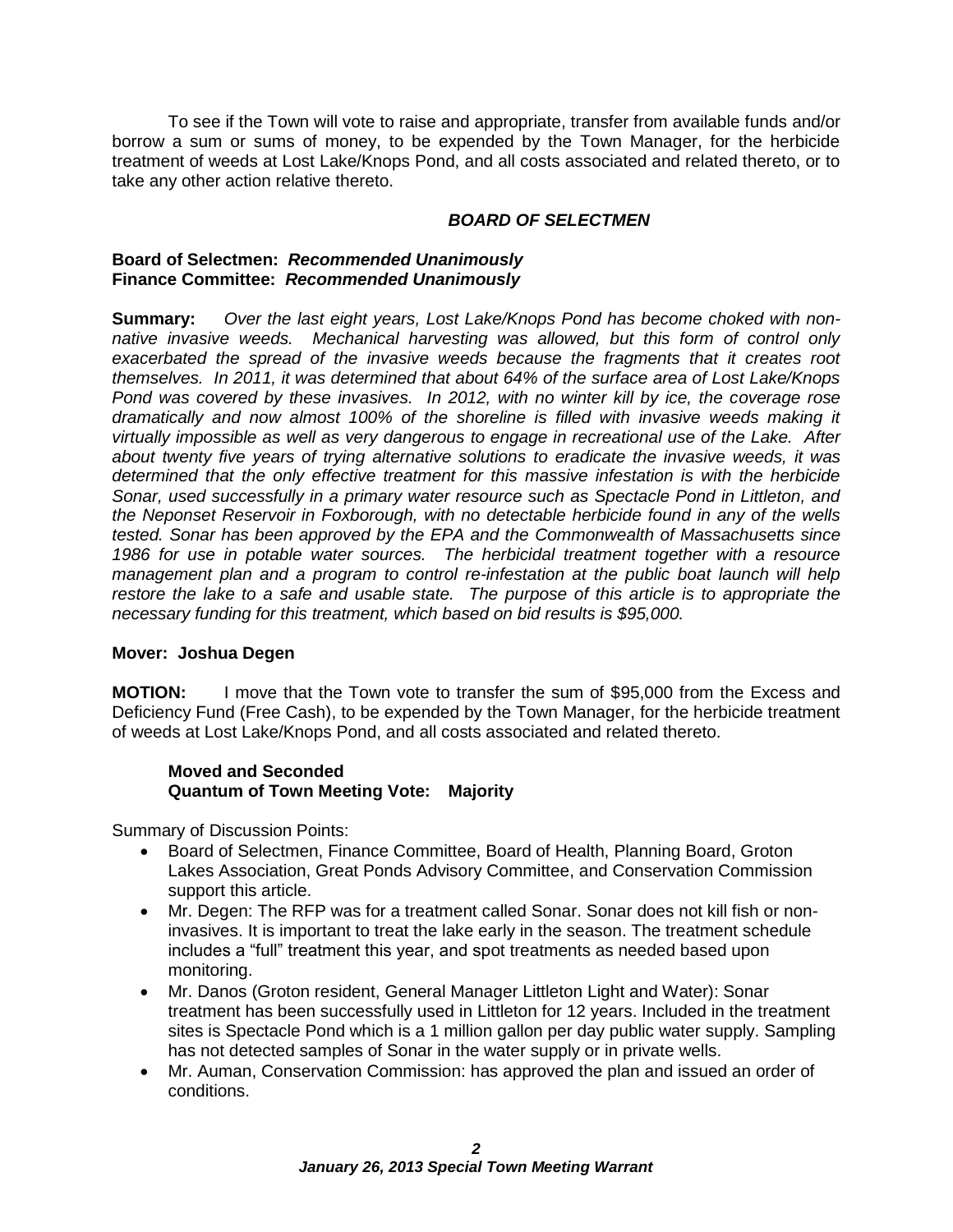- Mr. Hoglund, Groton Water Commission: The Water Commission has withheld support unanimously due to concern of the use of herbicides in the area of aquifers. The long term effects of Sonar treatments are not known. Some weeds are beneficial as they prevent algae which can cause additional water quality issues. The Water Commission will provide baseline monitoring at the Whitney Well. Each body of water is different. Lost Lake / Knops Pond have not been as studied as Spectacle Pond. The Water Commission is charged with protecting the water supply.
- Mr. Degen: The ponds are a net importer of weeds via contaminated boats launched into the ponds. We have not had an enforcement mechanism to require boat washing. A new town bylaw, based upon state law, will be forthcoming at a future town meeting to address enforcement.
- Town Meeting Attendee: Request to clarify what is being voted upon.
	- $\circ$  The Town Meeting vote is to award the contract and commit the money.

**Motion to Move the Question (Main Motion under Article 1): Moved and Seconded Quantum: 2/3rds Majority Vote on the Motion to Move the Question (Main Motion under Article 1): Chair declared passed by 2/3rds Majority. 7 voters did not contest.**

**VOTE on the Main Motion under Article 1: Passed by Majority Vote**

*ARTICLE 2: FUNDING FOR DEMOLITION AND/OR REPLACEMENT OF FITCH'S BRIDGE*

\_\_\_\_\_\_\_\_\_\_\_\_\_\_\_\_\_\_\_\_\_\_\_\_\_

To see if the Town will vote to raise and appropriate, transfer from available funds, and/or borrow a sum or sums of money, to be expended by the Town Manager, for the demolition of Fitch's Bridge and/or the construction of a new pedestrian, equestrian and bicycle (non-vehicular) bridge over the Nashua River at the location of the current Fitch's Bridge that will connect Fitch's Bridge Road and Pepperell Road, and all costs associated and related thereto, or to take any other action relative thereto.

#### *BOARD OF SELECTMEN*

#### **Board of Selectmen:** *Unanimous in support of reconstruction* **Finance Committee: Unanimous is support of demolition;** *Majority opposed to reconstruction*

**Summary:** *This article has two purposes that will be presented for Town Meeting consideration; each can be separate and distinct, or combined depending on the results of a competitive bid and analysis by the Board of Selectmen, Town Manager and Greenway Committee. The first purpose would be to provide funding to remove the existing bridge, which is becoming an increasing safety hazard, and stabilize the existing stone abutments. In addition, this article also proposes construction funding to provide a new pedestrian/ bicycling/ equestrian crossing in the location of the current Fitch's Bridge. Should the Town Meeting support this construction funding, the bridge approaches and abutments will be improved as part of the project. This is the final step to providing restored access between Fitch's Bridge*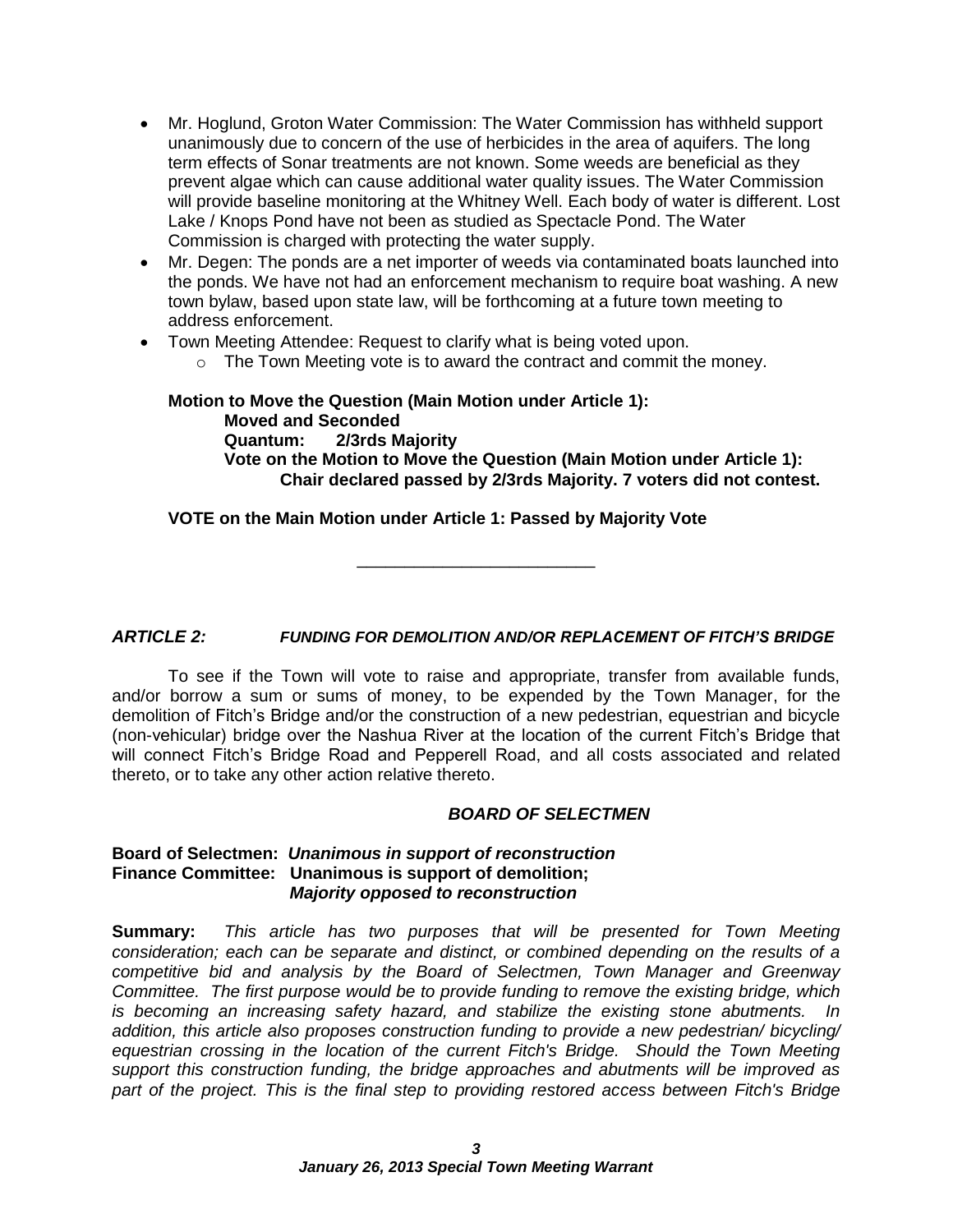*Road in Groton and Pepperell Road in West Groton. It will also be the only river crossing between Groton and West Groton built for pedestrians, bicyclists, and equestrians.*

## **Mover: Stuart Schulman**

**MOTION:** I move that the Town vote, pursuant to Massachusetts General Laws, Chapter 44B, Section 5, to appropriate the sum of \$193,782 from the Community Preservation Fund Unallocated Reserve and the sum of \$31,627 from the Community Preservation Fund Historic Resource Reserve, and to appropriate the sum of \$160,000 from the Stabilization Fund for a total of \$385,409, all to be expended by the Town Manager, for the demolition of Fitch's Bridge and the construction of a new pedestrian, equestrian and bicycle (non-vehicular) bridge over the Nashua River, at the location of the current Fitch's Bridge, that will connect Fitch's Bridge Road and Pepperell Road, and all costs associated and related thereto.

#### **Moved and Seconded Quantum of Town Meeting Vote: 2/3's Majority**

Summary of Discussion Points:

- David Manugian presented a summary of research, recommendations and costs associated with the demolition and replacement of Fitch's Bridge. A replacement bridge would be a non-vehicular bridge connecting approximately 100 miles of trails on both sides of the Nashua River.
- Mr. DeGroot, Community Preservation Committee: The Community Preservation Committee unanimously recommended to accept the out of sequence application and recommend CPC funds for the replacement of the bridge. The application was accepted to unique timing requirements (e.g. river height). The money would be available upon this Town Meeting's vote, and allocated from the FY 2013 CPC budget.
- Mr. Auman, Conservation Commission: The Conservation Commission supports the replacement of Fitch's Bridge by unanimous vote. An order of conditions was issued on January 8<sup>th</sup>.
- Mr. Stathis, Trails Committee: The Trails Committee voted unanimous support for the replacement of the bridge.
- Finance Committee: A majority of the Finance Committee voted to Indefinitely Postpone this article to the Spring Annual Town Meeting. A unanimous vote was in support of the demolition of the bridge. A majority opposed the replacement of the bridge being voted at this Special Town Meeting. This project is more appropriate to be addressed during the regular CPC process. It is a discretionary expense that should be considered in the context of the town budget at the Annual Town Meeting.

#### **MOTION to Indefinitely Postpone Article 2 (Mover: Jay Prager)**

**Purpose:** Postpone action on the Article until the Spring Town Meeting **Moved and Seconded Quantum: Majority**

- Mr. Cunningham: Opposes motion to Indefinitely Postpone
- Mr. Haddad: The Fitch's Bridge project is being presented at this Special Town Meeting after a competitive bid process. The Town has 30 days to award the contract which would expire before the Spring Town Meeting. The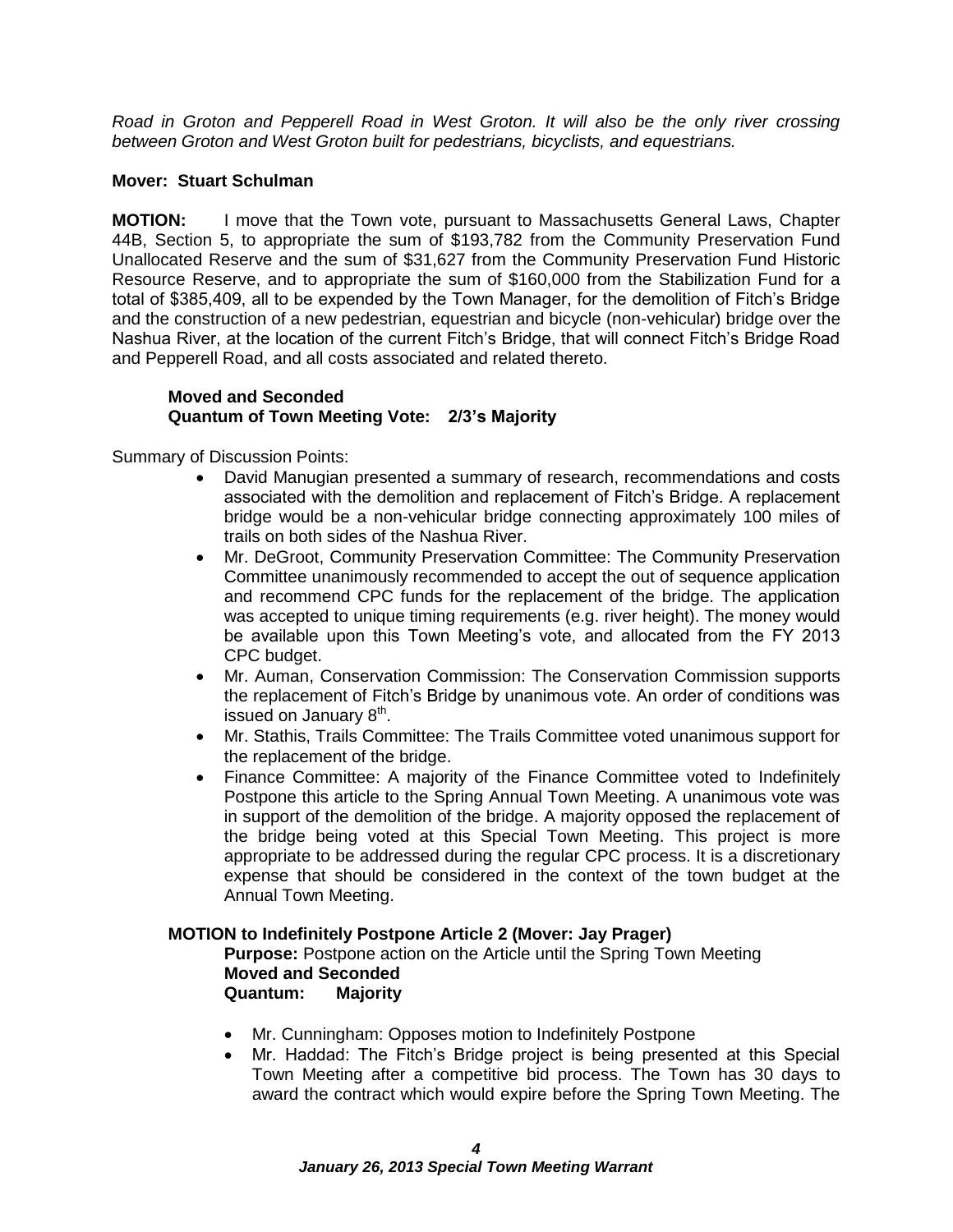vender could agree to hold the bid for a longer period, but if not the project would need to be rebid. With favorable bids, the CPC was asked to consider the out of sequence application for funding to eliminate bonding costs.

- Town Meeting Attendee: Will this bridge be safe? Will this eliminate recreational jumping off the bridge?
	- o Response: The bridge will be built to safety standards. It may not be possible to eliminate recreational jumping.

#### **MOTION to Move the Question (Indefinitely Postpone) Moved and Seconded Quantum: 2/3rds Majority Vote on Motion to Move the Question: Passed by 2/3rds Majority**

#### **VOTE on Motion to Indefinitely Postpone Article 2: Defeated**

- Ms. Stoddart: A new bridge will capitalize on years of river improvement work by allowing more people to enjoy the Nashua River.
- Park Commission: Unanimous support. Use of the bridge will allow bikers to use the trails and avoid major car routes.

#### **MOTION to Move the Question (Main Motion Article 2) Moved and Seconded Quantum: 2/3rds Majority Vote on Motion to Move the Question (Main Motion Article 2): Carried by 2/3rds Majority**

**VOTE on the Main Motion under Article 2: Quantum: 2/3rds Majority Chair declared 2/3rds Majority. 7 Voters did not contest.**

\_\_\_\_\_\_\_\_\_\_\_\_\_\_\_\_\_\_\_\_\_\_\_\_\_

#### *ARTICLE 3: CONSTRUCTION FUNDING FOR NEW CENTER FIRE STATION*

To see if the Town will vote to raise and appropriate, transfer from available funds, and/or borrow a sum or sums of money, to be expended by the Town Manager, for the purpose of constructing, equipping and furnishing a new Center Fire Station and all other costs associated and related thereto, including construction administration, on land on Farmers Row, shown as Lot 4 on a plan entitled, "Approval Not Required Plan, Lawrence Homestead Trust, Farmers Row, Groton, MA", prepared by Gale Associates and Romanelli Associates, Inc., dated April 24, 2012, recorded as Plan 296 of 2012 at the Middlesex South Registry of Deeds, and also shown on Assessors' Map 108 as Parcel 1-4; and to authorize the Town Manager to contract for and in the name of the Town for such purpose and to do all things necessary for the accomplishment of the foregoing purpose, including the expenditure of all appropriated funds and any funds received from the Commonwealth of Massachusetts or other sources for such construction, or to take any other action relative thereto.

#### *BOARD OF SELECTMEN*

#### **Board of Selectmen:** *Recommended Unanimously* **Finance Committee:** *Recommended By Majority Vote (4 In Favor, 1 Against, 1 Deferred)*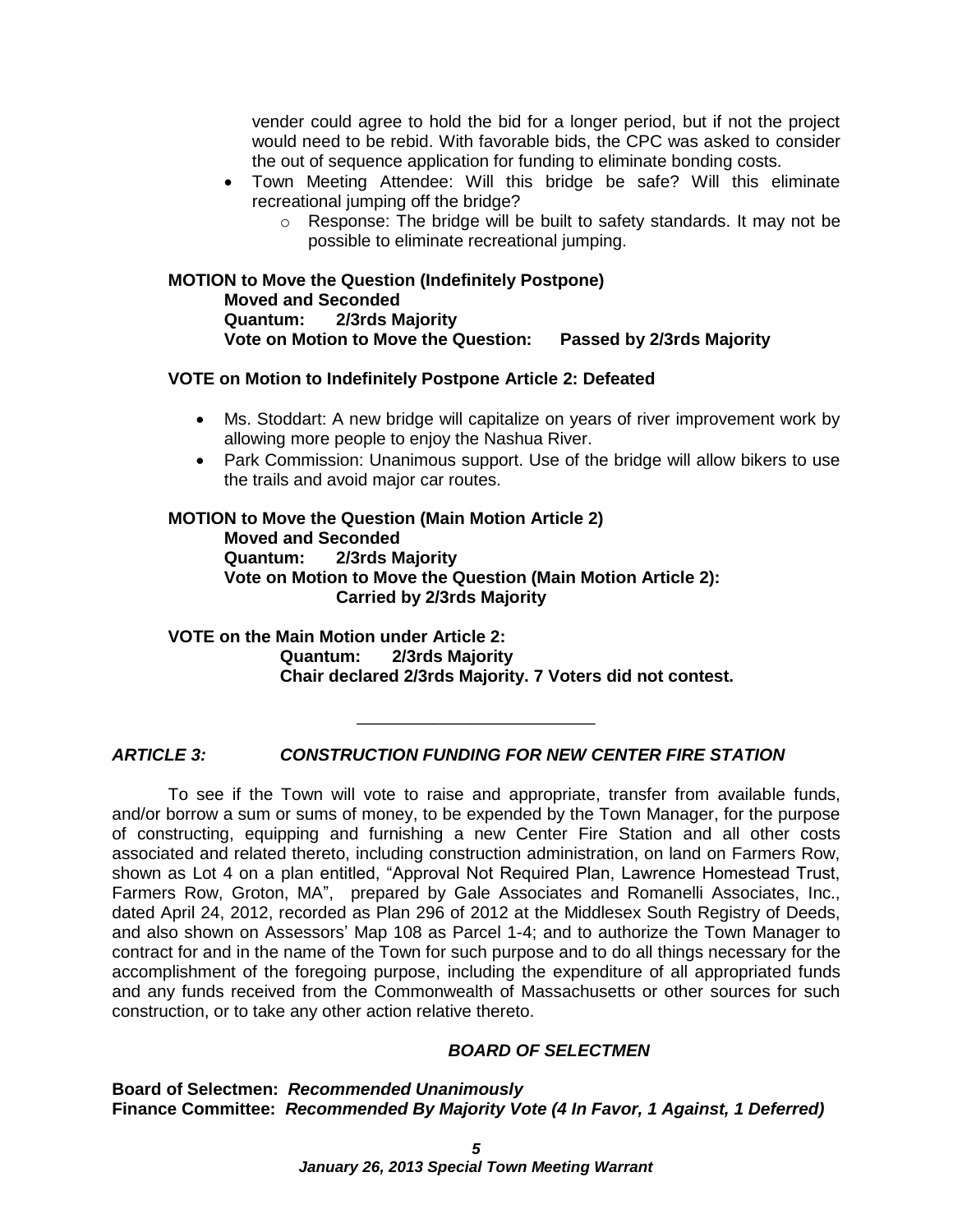**Summary:** *At the 2012 Spring Town Meeting, the Town voted to purchase a 2.79 acre parcel on Farmers Row to construct a new Center Fire Station. In addition, the Town appropriated \$800,000 to design and permit the new station, as well as put the construction out to bid. The project is fully permitted and on December 21, 2012, the Town received the bids for the Station. Please see the updated project budget included in this Warrant as Appendix A. The Board of Selectmen, Town Manager and Building Committee will be presenting the bid results to the Town Meeting for the appropriation of the necessary funds to award a construction contract. Should the Special Town Meeting approve this article, it is anticipated that construction on the new Center Fire Station will commence by March 1, 2013 with an anticipated completion date of April 1, 2014.* 

# **Mover: Peter Cunningham**

**MOTION:** I move that the Town vote to appropriate the sum of \$7,084,589, to be expended by the Town Manager, for the purpose of constructing, equipping and furnishing a new Center Fire Station, and all other costs associated and related thereto, including construction administration, on land on Farmers Row, shown as Lot 4 on a plan entitled, "Approval Not Required Plan, Lawrence Homestead Trust, Farmers Row, Groton, MA", prepared by Gale Associates and Romanelli Associates, Inc., dated April 24, 2012, recorded as Plan 296 of 2012 at the Middlesex South Registry of Deeds, also being shown on Assessors' Map 108 as Parcel 1-4; that to meet this appropriation, the Treasurer, with the approval of the Selectmen, is authorized to borrow the sum of \$6,934,589 under and pursuant to Chapter 44, Section 7(3) of the General Laws, or pursuant to any other enabling authority, and to issue bonds or notes of the Town therefor, and that the additional sum of \$150,000 be transferred from the Stabilization Fund, and that the Town Manager be authorized to contract for the accomplishment of the foregoing purpose, including the expenditure of all appropriated funds and any funds received from the Commonwealth of Massachusetts or other sources for such project.

#### **Moved and Seconded Quantum of Town Meeting Vote: 2/3's Majority**

Summary of Discussion Points:

- Mr. Haddad: Offered a presentation explaining the proposed financing of the fire station. The fire station bond can be paid within the tax levy limit of the town. Bond payments are estimated to be approximately \$500,000 per year for 22 years.
- Fire Chief Bosselait: The current fire station is inadequate for modern fire equipment. The housing of the fire department in two locations impacts response time. The proposed fire station has been approved by all the relevant committees and boards. It can be funded within the tax levy.
- Mr. Januskiewicz, Fire Station Building Committee: Voted in favor of the article. The fire station will be an improvement in fire fighter working conditions. The Building Committee has done diligent work in reviewing designs and plans. All committees responsible for aspects of the building have approved the plans.
- Mr. Loving, Proponent to fund the fire station via a town-wide ballot vote (i.e. a Proposition 2 ½ Debt Exclusion): Remarks were stated to be not about the merits of the fire station, but about the funding mechanism. His concern is the long term impact of the bond payments on the town budget to the town's ability to fund other capital and extraordinary expenses. A project of this size should go to a town ballot.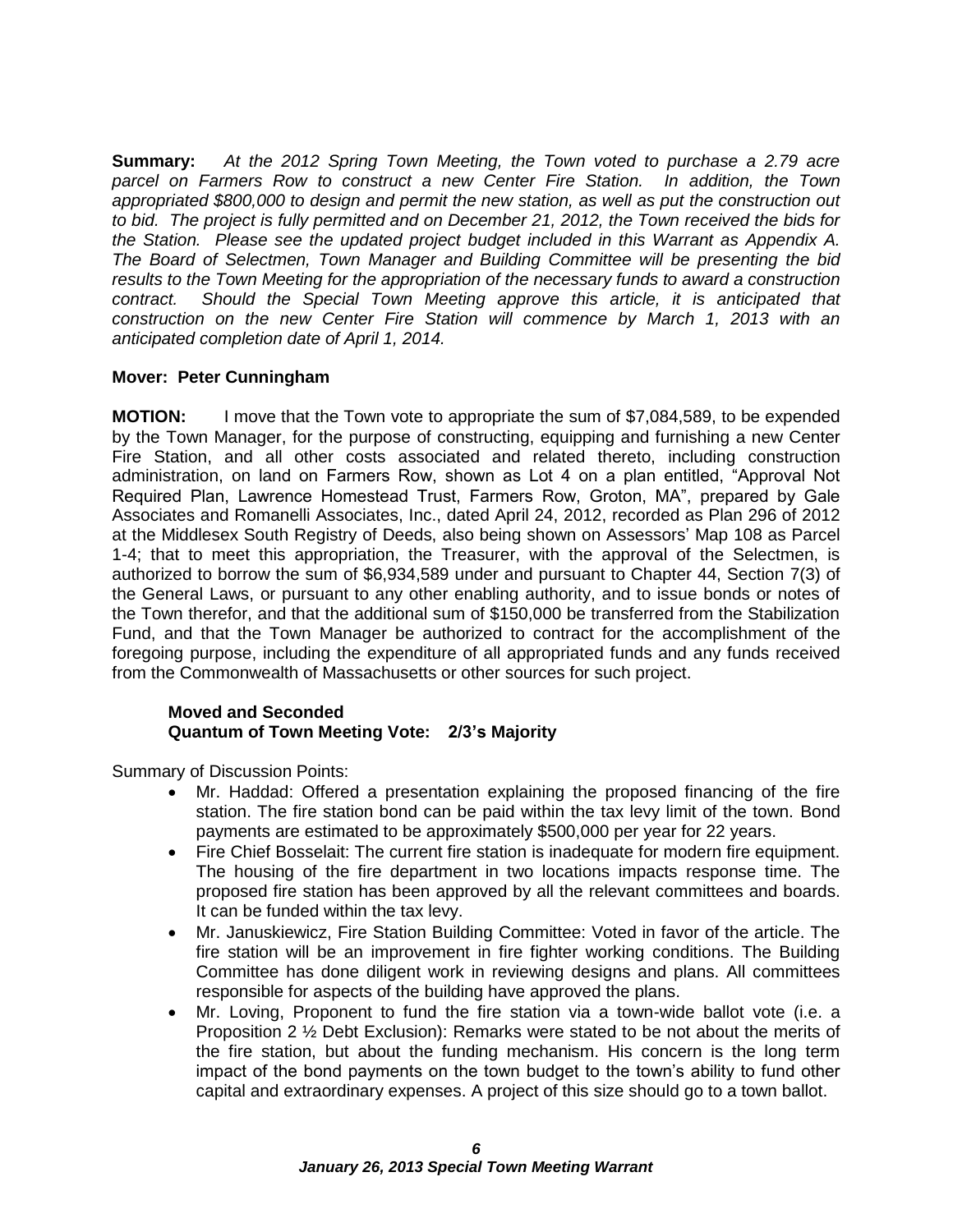# **MOTION to Amend the Main Motion under Article 3 (offered by Rule Loving):**

## **I move to amend the Main Motion …by adding the following language to the end of the Article (offered by Rule Loving):**

", provided that the portion of this appropriation to be borrowed shall be contingent upon the vote of the Town at an election to exempt from the provisions of Proposition 2 ½ , so-called, the amount required to pay the cost of the bonds or notes issued by the Town, including principal and interest."

### **Moved and Seconded Quantum: Majority**

 Mr. Haddad: The funds for the fire station debt payments are included in the FY 2014 proposed town budget. It will not impact services. Excluding the debt does reduce expenses under the levy, but does not reduce the tax levy itself. There is levy capacity that could be voted by a town meeting, and it's possible the town, in combination with the excluded debt, exceed what would have been the levy imposed limit.

Bids were received December 21, 2012. The town has 30 business days to respond. This is the reason why this special town meeting was planned. If the authorization went to a ballot, it would be a minimum of an additional 35 days, and could result in a requirement to rebid the project, unless the vendors agreed to hold pricing. If a new bid was necessary, its likely prices would be higher as contractors generally have their work schedule set early in the year.

- Mr. Cunningham: Extended complements to Mr. Loving for his proposal, but speaks against the amendment. With the acceptance of the town charter, we have a fundamentally different form of government with a town manager and a finance team. He and they are responsible to manage the budget.
- Mr. Degen: It's always been the intention of the Selectmen to fund the fire station within the levy limit.
- Mr. Hargraves, Finance Committee: Mr. Loving's amendment is about the funding and approval at a town ballot, not about the project. He supports the ballot approach.
- Mr. Roy, Attendee: Is debt exclusion a proposition 2  $\frac{1}{2}$  override?
	- $\circ$  Response: Yes, but only for the term of the bond. There is no other provision under the law to have a binding vote to disperse these monies.
- Mr. Manugian, Attendee: Is Other Post Employment Benefits funded? A debt exclusion could give the town more leeway to fund OPEB and other unexpected expenses.
	- $\circ$  Response Mr. Haddad: The town pays OPEB as we go. The town is now funding set-asides.
- Attendee: The town funded non-recurring items in FY 2013 using the amount of money targeted for the fire station. Why do we believe there won't be similar significant nonrecurring expenses in the future?
	- $\circ$  Response Mr. Haddad: The capital stabilization fund is replenished annually. That fund would be used.
- Ms. Manugian, Attendee: the financial projections show a decreasing surplus over the next 5 years. What is the trend after 5 years?
	- o Response-Mr. Haddad: These projections are based upon conservative assumptions. If necessary, the fire station remaining bond could be "debt excluded" at a future date.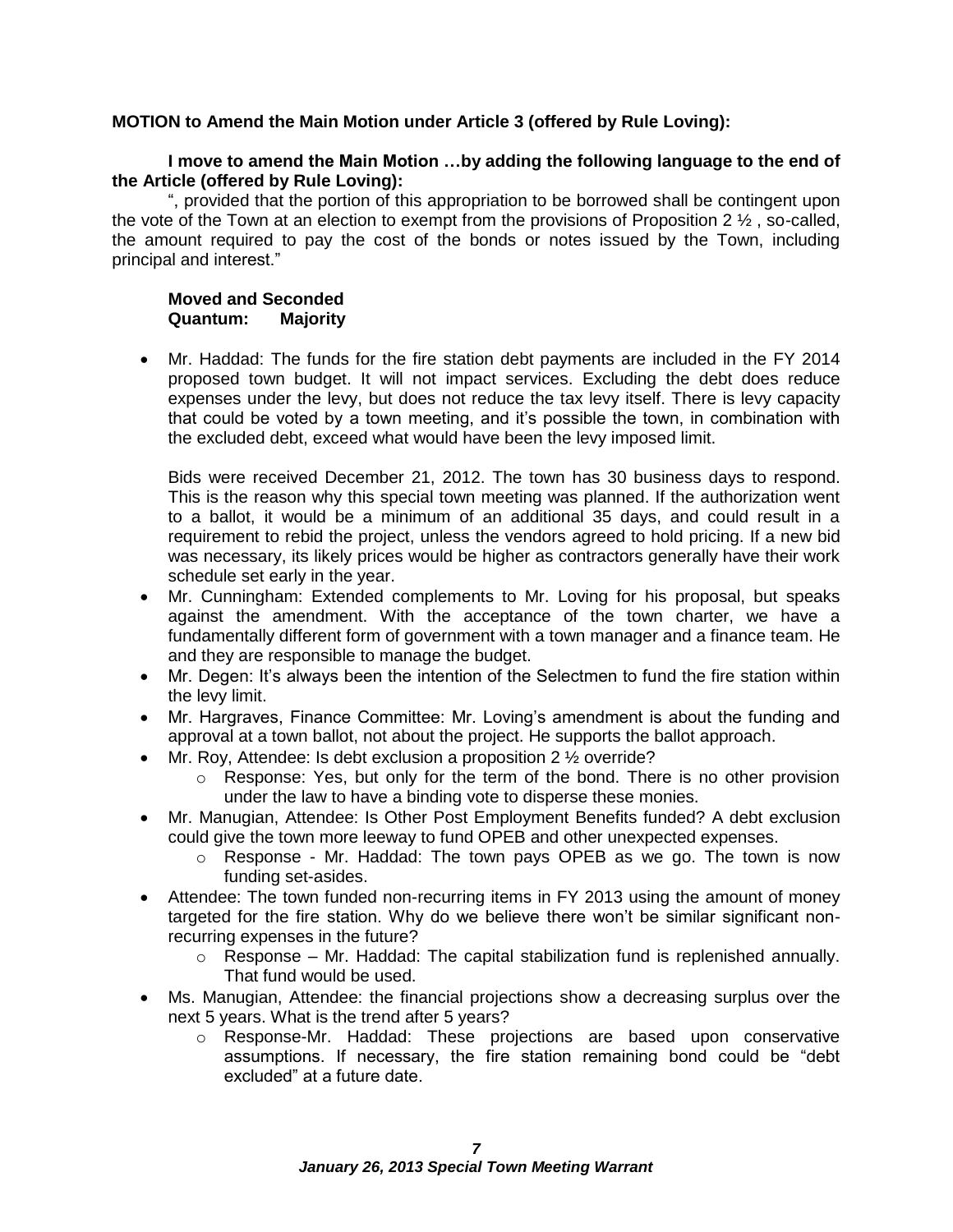- Mr. Lyman, Attendee: Likes to see constraints on the budget. The costs will be the same using either mechanism. Does not like the excess spending capacity available using the debt exclusion mechanism. Likes the option of a future debt exclusion, should it be necessary. Not in support of the amendment.
- Mr. Harker, Attendee: This is a test of town meeting and confidence in the town manager form of government and the budget process. Believes it is working.

**MOTION to move the question (Amendment offered by Rule Loving)**

| <b>Moved and Seconded</b> |                                   |                           |
|---------------------------|-----------------------------------|---------------------------|
| Quantum:                  | 2/3rds Majority                   |                           |
|                           | <b>Vote to Move the Question:</b> | Passed by 2/3rds Majority |

**VOTE on Amendment to Article 3 offered by Rule Loving: Quantum: Majority 92 votes in support of the amendment 200 votes against the amendment Amendment is defeated**

**MOTION to Move the Question (Main Motion under article 3) Moved and Seconded Quantum: 2/3rds Majority Vote on Motion to Move the Question (Main Motion under article 3): Motion passed by 2/3rds Majority**

**VOTE on the Main Motion under article 3: Quantum: 2/3rds Majority 227 in favor of the Main Motion 58 Opposed Main Motion is passed by 2/3rds Majority**

*ARTICLE 4: CITIZENS' PETITION – CREATION OF LOST LAKE SEWER DISTRICT*

\_\_\_\_\_\_\_\_\_\_\_\_\_\_\_\_\_\_\_\_\_\_\_\_\_

To see if the Town will vote, pursuant to the provisions of Chapter 83 of the Massachusetts General Laws, to establish a sewer system in the Town of Groton to be known as the "Lost Lake Sewer System," to serve the Lost Lake area of the Town, and to adopt the following bylaw, as Chapter 191 of the Code of the Town of Groton, for said purpose, including provisions for the expansion of said Sewer System by a Town Meeting Vote:

#### **Lost Lake Sewer System**

§191-1 Establishment

There is hereby established a Sewer System within the Town entitled "Lost Lake Sewer System" comprised of land situated in a geographical area bounded and described on a plan of land entitled "Lost Lake Sewer District" drawn by Woodard and Curran and dated September, 2012, on file with the Office of the Town Clerk. The inhabitants of said geographical area shall be served by a system of sewerage to be provided by the Town within the territorial limits and capacity of said system.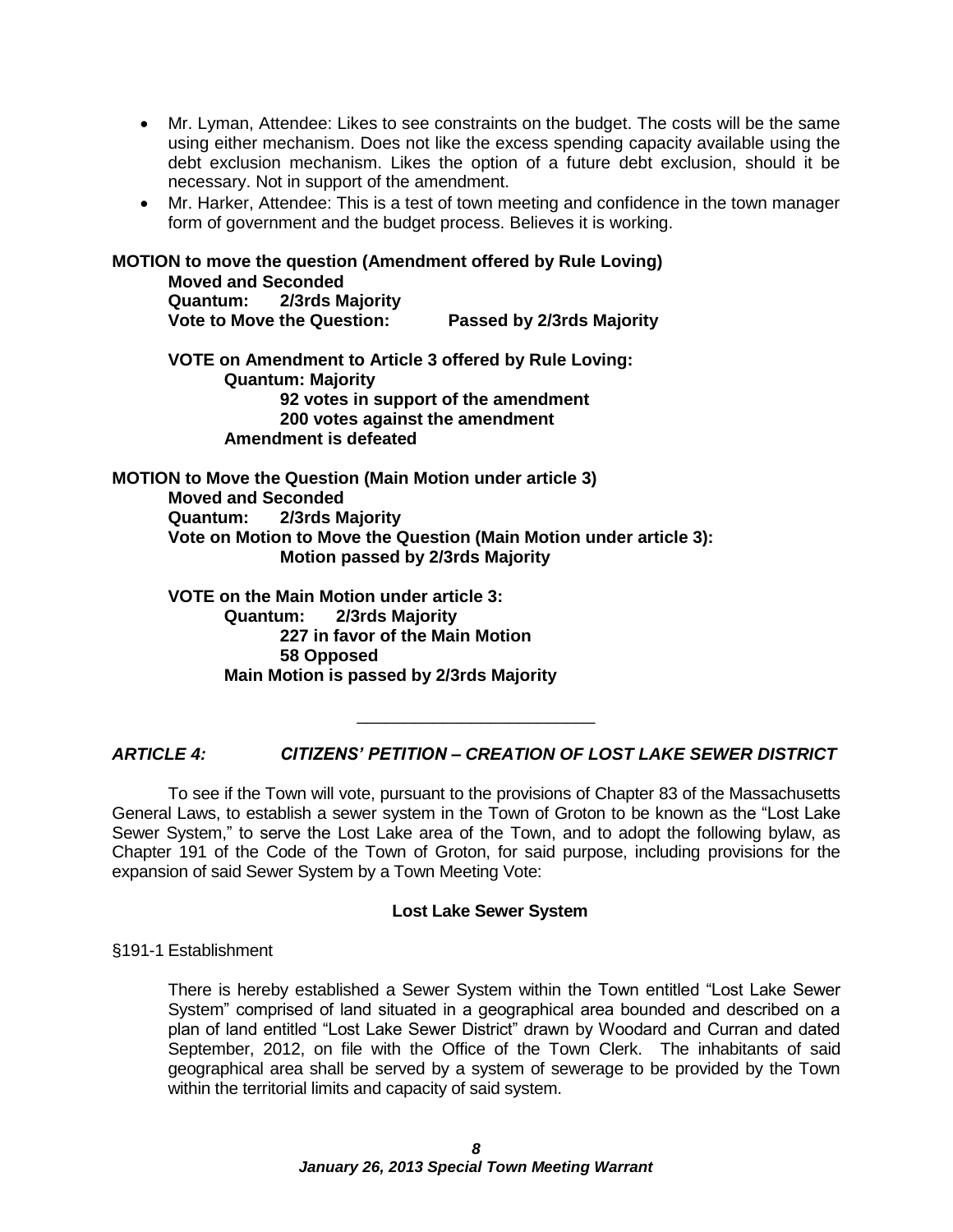#### §191-2 Extension and expansion

The system may be extended and expanded to serve an increased land area if there remains sufficient capacity by a majority vote of an Annual Town Meeting or a Special Town Meeting.

#### §191-3 Assessment for general and special benefit facilities

Pursuant to MGL c. 83, §15, in the assessment of betterments for the Lost Lake Sewer System and any extension thereof, the costs of general benefit facilities including, but not limited to, pumping stations, trunk and force mains, shall be separated from the costs of special benefit facilities including, but not limited to, the sewer mains serving adjacent properties.

or to take any other action relative thereto.

#### *CITIZENS' PETITION*

#### **Name Address Name Address**

Jack Petropoulos 18 Kemp Street Russell Burke 324 Old Ayer Road

Scott Harker 341 Martins Pond Road Margaret Roberts 158 Hemlock Park Drive Arthur Blackman 179 Indian Hill Road Barbara Spiegelman 94 Raddin Road Camilla Blackman 179 Indian Hill Road David Spiegelman 94 Raddin Road Robert Pine 100 Hollis Street Edward O'Rourke 43 Main Street Richard Meibers 37 Nod Road Sally Smith 13 Common Street Bradbury Smith 13 Common Street Jane Allen 34 Shattuck Street Marion Stoddart 59 Long Hill Road Carl Canner 35 Cannery Row Alfred Irelan 136 Hollis Street Michael Noble 44 Kemp Street Janet Dillon **92 Kemp Street** Kerry Flanagan 93 Kemp Street Jeffrey Box 409 Pepperell Road Olga Box 409 Pepperell Road David Pitkin 517 Pepperell Road Kristin Barr 517 Pepperell Road Paul Funch 92 Reedy Meadow Road Carol Coutrier 498 Boston Road David Manugian 7 Shepley Street Marcia Birmingham 3 Westbrook Lane Peter S. Cunningham 44 Smith Street Patrick Murphy 39 Britt Lane Susan Lotz 163 Indian Hill Road Frank Vangeli 12 Hemlock Park Drive Margaret Vangeli 12 Hemlock Park Drive June Johnson 8 Elm Street Scott Johnson 8 Elm Street Michael Metzger 20 Broadmeadow Road George Gogas 130 Gratuity Road Virginia Gogas 130 Gratuity Road Richard Lodge 156 Pepperell Road Frederick Wilson 227 Forge Village Road Scott Arrighi **7 Wood Lane** Michael Weiser 516 Martins Pond Road Karen Johnson 43 Champney Street John Tabaczynski 45 Fletcher Hill Lane Kristen O'Reilly 9 Old Homestead Road Guilford Dube 124 Raddin Road Thomas A. Boggiano 21 Whistle Post Lane John Harrington 310 Chicopee Row<br>Jeffrey Baker 16 Bryanwood Lane Thomas Crow 25 Indian Hill Road Jeffrey Baker 16 Bryanwood Lane Thomas Crow Joseph Yarmus 341 Pepperell Road Terase Weisinger 341 Pepperell Road Daniel Murdock 234 Hoyts Wharf Road Alan Parker 225 Whiley Road Susan Parker 225 Whiley Road Christopher Ormsby 43 Forge Village Road Jon Sjoberg 51 Chicopee Row Eric Bach 36 Floyd Hill Road Damien Madden 455 Longley Road Jeffrey Thompson 35B Old Lantern Lane Andy Fullimann 35 Wintergreen Lane Victor Forand 239 Hoyts Wharf Road Dennis Morin 51 Allens Trail Loretto Aiken 408 Chicopee Row 408 Chicopee Row James Alnwick 309 Old Dunstable Rd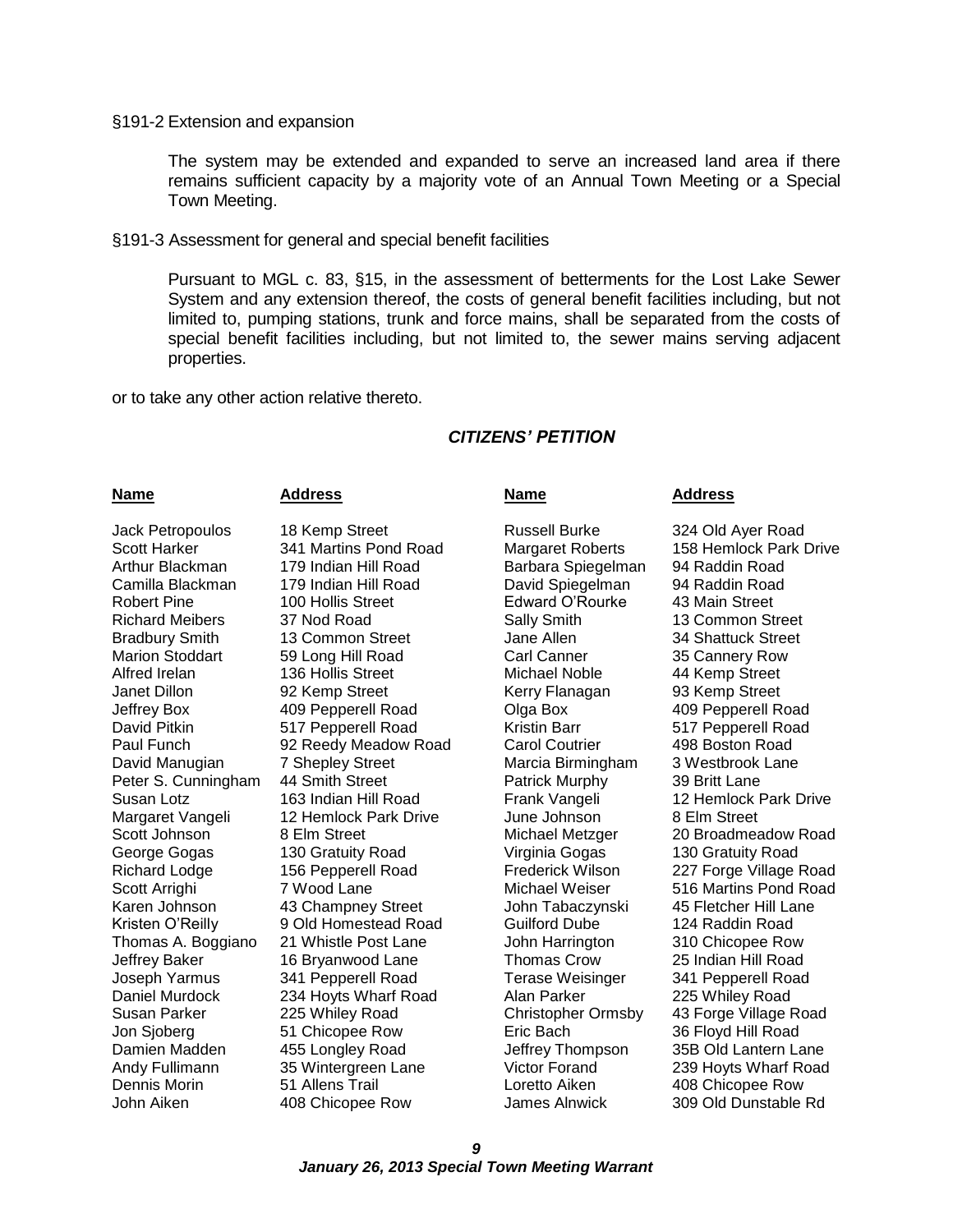Michael Walker 148 Lost Lake Drive Stephen Callahan 478 Nashua Road Randy Pfenninger 21 High Oaks Path Joan Wheeler 81A Kemp Street Gregory Reiff and 30 Wallace Road Scott Borowick 242 Lost Lake Drive James Emslie 20 Fairview Avenue Mark Maguire 400 Chicopee Row Michael Bouchard 69 Hill Road Jessica O'Toole 321 Riverbend Drive Rebecca Babcock 41 West Main Street Francis Stanley 19 Court Street Thomas Orcutt 12 Canterbury Lane Paul Palmer 27 Chicopee Row Suzanne Loverin 135 Raddin Road Jeffrey Gordon 161 Main Street Chris Christie 308 Townsend Road Janet Shea 13 Pepperell Road Brooks Lyman 328 Townsend Road James Hallet 114 Townsend Road Thomas Sartini 38 Mill Street Constance Sartini 38 Mill Street Barbara Badstubner 54 Kemp Street Stuart Schulman 79 Martins Pond Lane Michael Jacobs 123 Lost Lake Drive Earl Carter 8 Lone Lane Bonnie Carter and 8 Lone Lane 18 Kemp Street<br>
Susan Daly 18 Kemp Street 19 2 Old Ayer Road Donald Black 8 Long Cope Lane General Heremy Januskiewicz 129 Longley Road Anna Eliot **129 Longley Road** Jay Prager 28 Star House Lane

23 West Main Street Halsey Platt 2 Old Ayer Road

#### **Board of Selectmen:** *Recommended by Majority Vote (4 In Favor, 1 Against)* **Finance Committee:** *No Position*

**Summary:** *The creation of a Lost Lake sewer system will formally establish the geographical area of the Town that is the subject of the Lost Lake Sewer initiative. At this point, the Lost Lake Sewer initiative is in an evaluation phase. During the evaluation phase, the creation of such a district is required in order to apply for certain grants that the Town would not otherwise be qualified to pursue. In particular, if the Town determines to move to the design phase, the district could be eligible for a grant from the USDA for up to \$1,000,000 in assistance in covering design costs. In order to qualify for application for USDA grants, Groton would need to show substantial progress in the creation of the Lost Lake sewer district by March 31, 2013.*

*The creation of a Lost Lake sewer district carries only the cost of modest legal fees. It does not oblige the Town to any further action. It can be modified in the future should we determine that certain properties should be included or excluded from the district for justifiable reasons. Should Town Meeting approve the creation of a Lost Lake sewer system at this Special Town Meeting, a future article would be required to ratify the District prior to a commitment to move forward with the construction of a sewer system. The purpose of bringing this issue to this Special Town Meeting is solely to meet the March 31st deadline for eligibility for USDA funding that could reduce the overall cost of the Lost Lake Sewer project if the Town determines to move forward with the project at a later date. It is not intended to advance the project in any other way.*

*There will be two information sessions held to review the proposal and its implications prior to Town Meeting. These sessions will be held at the Lost Lake Fire Station on Saturday January 19 at 9:00 A.M. and Tuesday January 22 at 7:00 P.M.*

# **Mover: John Petropoulos**

**MOTION:** I move that the Town vote, pursuant to the provisions of Chapter 83 of the Massachusetts General Laws, to establish a sewer system in the Town of Groton to be known as the "Lost Lake Sewer System," to serve the Lost Lake area of the Town, and to adopt the "Lost Lake Sewer System Bylaw, as set forth in the Warrant and as on file in the Office of the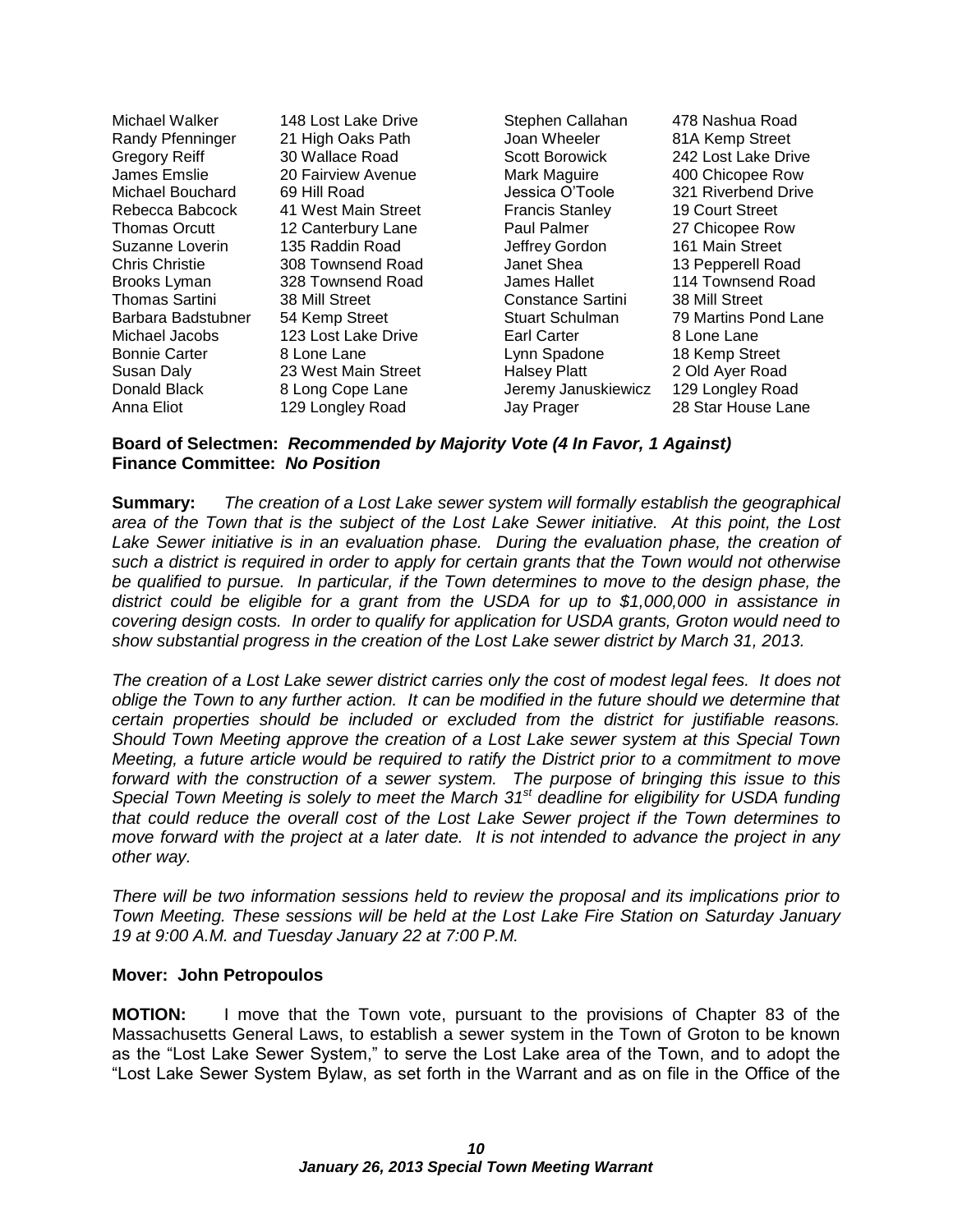Town Clerk, as Chapter 191 of the Code of the Town of Groton, for said purpose, including provisions for the expansion of said Sewer System by a Town Meeting Vote.

**Moved and Seconded Quantum of Town Meeting Vote: Majority**

**MOTION to Indefinitely Postpone the Main Motion under article 4 (offered by Jack Petropoulos)**

**Moved and Seconded Quantum: Majority**

**MOTION to Move the Question to Indefinitely Postpone the Main Motion under Article 4 Moved and Seconded Quantum: 2/3rds Majority Vote on the Motion to Move the Question to Indefinitely Postpone: Passed by 2/3rds Majority**

\_\_\_\_\_\_\_\_\_\_\_\_\_\_\_\_\_\_\_\_\_\_\_\_\_

**Vote on Motion to Indefinitely Postpone the Main Motion under Article 4: Passed by Majority Vote**

**MOTION to DISSOLVE the Special Town Meeting Moved and Seconded Quantum: Majority Vote to Dissolve: Passed by Majority Vote**

**The Special Town Meeting was dissolved at 12:55 PM on January 26, 2013.**

Hereof fail not and make return of your doings to the Town Clerk on or before time of said meeting.

Given under our hands this  $7<sup>th</sup>$  Day of January in the year of our Lord Two Thousand Thirteen.

*Stuart M. Schulman* Stuart M. Schulman, Chairman

*Peter S. Cunningham* Peter S. Cunningham, Vice Chairman

*John G. Petropoulos* John G. Petropoulos, Clerk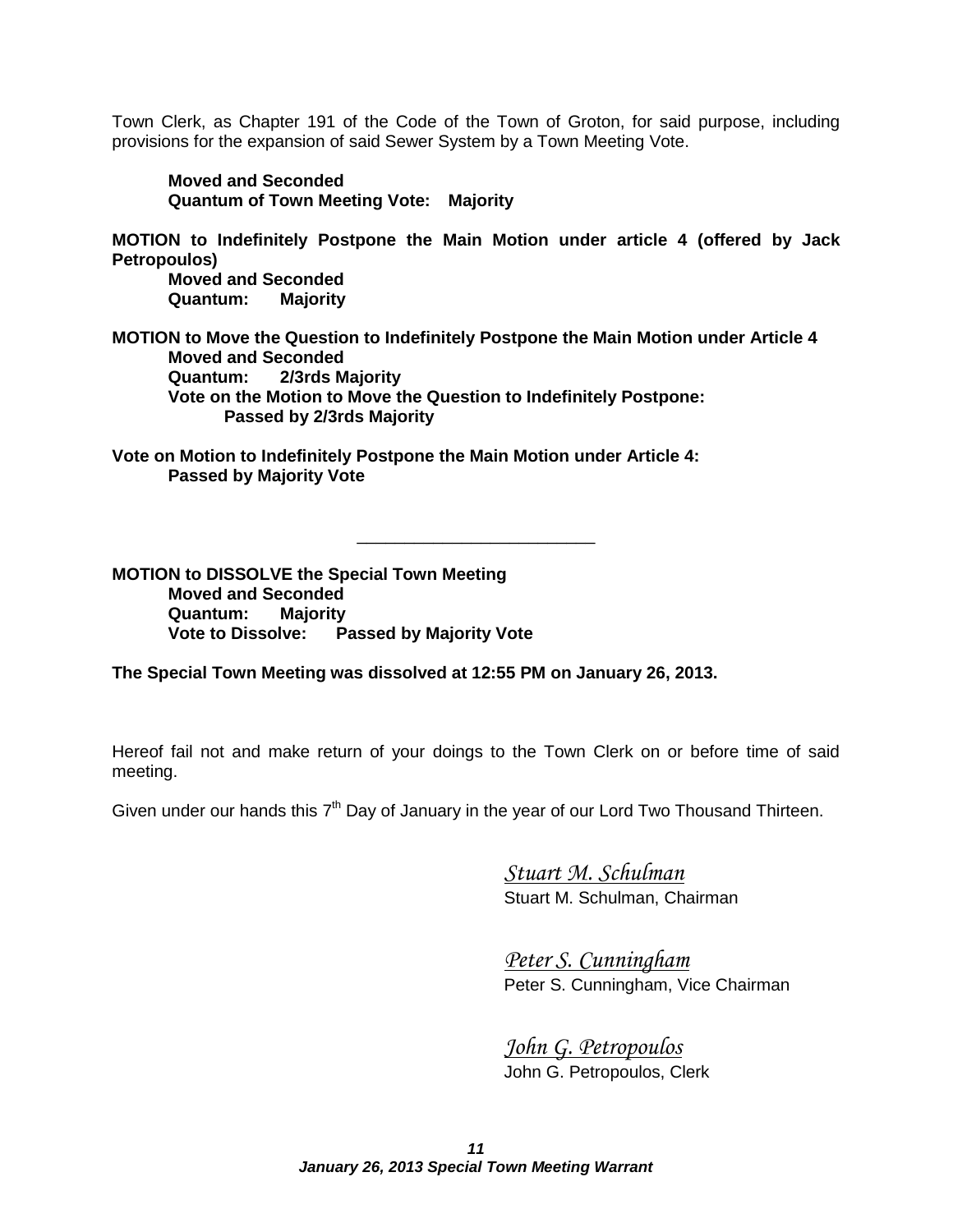*Joshua A. Degen* Joshua A. Degen, Member

*Anna Eliot* Anna Eliot, Member

OFFICERS RETURN Groton, Middlesex

Pursuant to the within Warrant, I have this day notified the Inhabitants to assemble at the time, place, and for the purpose mentioned as within directed. Personally posted by Constable.

 $\overline{\phantom{a}}$  , and the contract of the contract of the contract of the contract of the contract of the contract of the contract of the contract of the contract of the contract of the contract of the contract of the contrac

**Constable** Date Duly Posted